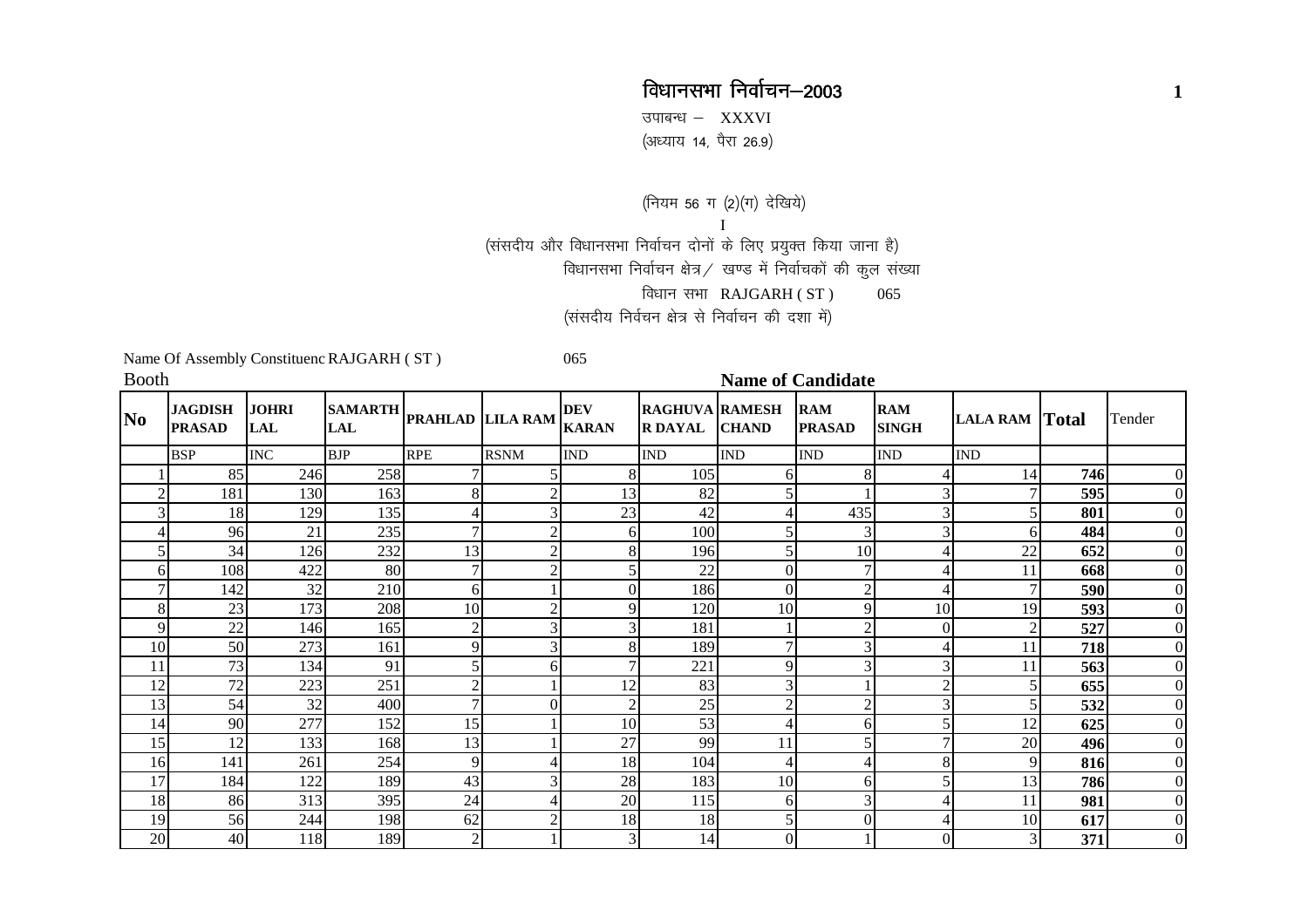| N <sub>0</sub>  | <b>JAGDISH</b><br><b>PRASAD</b> | <b>JOHRI</b><br><b>LAL</b> | <b>SAMARTH</b><br><b>LAL</b> | PRAHLAD LILA RAM |                 | <b>DEV</b><br><b>KARAN</b> | <b>RAGHUVA RAMESH</b><br><b>R DAYAL</b> | <b>CHAND</b>   | <b>RAM</b><br><b>PRASAD</b> | <b>RAM</b><br><b>SINGH</b> | <b>LALA RAM Total</b> |      | Tender       |
|-----------------|---------------------------------|----------------------------|------------------------------|------------------|-----------------|----------------------------|-----------------------------------------|----------------|-----------------------------|----------------------------|-----------------------|------|--------------|
|                 | <b>BSP</b>                      | <b>INC</b>                 | <b>BJP</b>                   | <b>RPE</b>       | <b>RSNM</b>     | <b>IND</b>                 | <b>IND</b>                              | <b>IND</b>     | <b>IND</b>                  | <b>IND</b>                 | <b>IND</b>            |      |              |
| 21              | 46                              | 124                        | 351                          | 10               | $\mathbf{1}$    | 12                         | 73                                      | $\Omega$       | 10                          | 4                          | 5                     | 636  | ∩            |
| $\overline{22}$ | $\overline{52}$                 | 123                        | 112                          | 6                | $\overline{0}$  | $\overline{2}$             | $\overline{27}$                         | $\overline{0}$ | $\mathbf{1}$                |                            | $\overline{4}$        | 328  | 0            |
| 23              | 46                              | 296                        | 472                          | 21               | $\overline{c}$  | 27                         | 52                                      | 5              | 10                          | 5                          | 16                    | 952  |              |
| 24              | 44                              | 190                        | 412                          | 11               | $\mathbf{1}$    | $\overline{15}$            | $\overline{27}$                         | 12             | 9                           | 9                          | 17                    | 747  |              |
| 25              | 11                              | 322                        | 154                          | 13               | $\overline{4}$  | 27                         | 18                                      | 10             | $6 \overline{6}$            | $\overline{3}$             | $\,8\,$               | 576  | $\Omega$     |
| 26              | 42                              | 117                        | 234                          | 12               | $\overline{c}$  | 78                         | 111                                     | $\overline{2}$ | 3                           | $\boldsymbol{\Lambda}$     | 10                    | 615  | 0            |
| 27              | 5 <sup>1</sup>                  | 164                        | 80                           | $\overline{4}$   | $\overline{5}$  | 21                         | 171                                     | 11             | $\overline{c}$              | 10                         | 8                     | 481  | 0            |
| 28              | 36                              | 138                        | 115                          | 5                | $\overline{3}$  | 21                         | 345                                     | $8\,$          | 1                           | 5                          | 11                    | 688  | $\Omega$     |
| 29              | 57                              | 236                        | 249                          | 10               | $\overline{2}$  | 8                          | 14                                      | 8              | 5                           | $\Omega$                   | 3                     | 592  | $\Omega$     |
| 30              | 99                              | 260                        | 517                          | 13               | $\overline{3}$  | 28                         | 98                                      | 12             | 5                           | 12                         | 15                    | 1062 |              |
| 31              | 53                              | 114                        | 246                          | $\overline{4}$   | $\overline{3}$  | 9                          | 105                                     | $\overline{4}$ | 6                           | 3                          | 9                     | 556  |              |
| 32              | 15                              | 191                        | 353                          | 12               | $\overline{2}$  | 12                         | 79                                      | 3              | $\overline{7}$              | $\overline{4}$             | 16                    | 694  |              |
| $\overline{33}$ | 55                              | 222                        | 223                          | 14               | $\overline{3}$  | $\overline{21}$            | 76                                      | 9              | $\overline{c}$              | 3                          | 9                     | 637  |              |
| 34              | 8                               | 229                        | 232                          | 8                | $\overline{0}$  | 30                         | 88                                      | $\overline{2}$ | $\overline{2}$              | 5                          | $\overline{2}$        | 606  |              |
| 35              | 68                              | 346                        | 299                          | $\overline{7}$   | $\overline{c}$  | $\overline{7}$             | 106                                     |                | $\overline{17}$             | 3                          |                       | 857  | 0            |
| 36              | 171                             | 231                        | 232                          | 16               | $\overline{3}$  | 15                         | 44                                      | 3              | $\tau$                      | 5                          | 30                    | 757  | $\theta$     |
| $\overline{37}$ | 46                              | 266                        | 276                          | 11               | $\vert 4 \vert$ | 9                          | $\overline{59}$                         | 3              | $\overline{4}$              |                            | 9                     | 688  | $\theta$     |
| 38              | 36                              | 389                        | 181                          | 6                | $\mathbf{1}$    | 32                         | 29                                      | $\overline{4}$ | 11                          | 3                          | 9                     | 701  | $\Omega$     |
| 39              | $\overline{37}$                 | 169                        | 295                          | 5                | $\overline{0}$  | $\overline{2}$             | $\overline{32}$                         | 3              | $\mathbf{0}$                | $\mathbf{0}$               | $\overline{2}$        | 545  |              |
| 40              | $\overline{23}$                 | 213                        | 285                          | 13               | 6               | 6                          | 49                                      | 3              | 9                           | 3                          | $\overline{4}$        | 614  |              |
| 41              | 106                             | 100                        | 169                          | 7                | 1               | 7                          | 81                                      | $\overline{c}$ | 1                           | 3                          | 12                    | 489  |              |
| 42              | 87                              | 338                        | 126                          | 8                | $\overline{2}$  | $\overline{21}$            | 104                                     | Δ              | 9                           | 8                          | $\overline{13}$       | 720  |              |
| 43              | 13                              | 162                        | 207                          | 11               | $\overline{3}$  | $\overline{7}$             | 123                                     | $\mathfrak{D}$ | $\overline{0}$              |                            |                       | 530  |              |
| 44              | 132                             | $\overline{71}$            | 179                          | 6                | $\mathbf{1}$    | 11                         | 161                                     | $\overline{2}$ | $\mathbf{1}$                | $\overline{0}$             | 12                    | 576  | $\Omega$     |
| 45              | $\overline{277}$                | $\overline{90}$            | 188                          | $\overline{4}$   | 38              |                            | $\Omega$                                |                | 3                           |                            | $8\,$                 | 611  |              |
| 46              | 290                             | 132                        | 148                          | 28               | $\mathbf{1}$    | $\overline{2}$             | $\overline{32}$                         |                | $\overline{c}$              | $\overline{2}$             | 6                     | 644  | $\theta$     |
| 47              | $\overline{25}$                 | 118                        | 250                          | 8                | $\overline{0}$  | $\overline{13}$            | 6                                       | 4              | $\overline{4}$              | $\overline{4}$             | $\overline{4}$        | 436  | 0            |
| 48              | 54                              | 336                        | 243                          | 10               | $\mathbf{1}$    | 12                         | $\overline{21}$                         | $\overline{2}$ |                             | 3                          | 5                     | 688  |              |
| 49              | 248                             | 226                        | 306                          | $\overline{2}$   | $\overline{0}$  | 6                          | 14                                      | $\mathcal{P}$  |                             | $\overline{2}$             | 3                     | 810  |              |
| $\overline{50}$ | $\overline{127}$                | 193                        | 161                          | 5                | $\mathbf{1}$    | 3                          | $\sqrt{2}$                              |                |                             |                            |                       | 502  |              |
| $\overline{51}$ | 140                             | 127                        | 248                          | 48               | $\mathbf{1}$    | 5                          | $\overline{21}$                         |                | $\overline{4}$              | $\overline{2}$             | 3                     | 600  |              |
| $\overline{52}$ | 146                             | $\overline{72}$            | 158                          | $\Omega$         | $\overline{0}$  |                            | $\overline{0}$                          | $\Omega$       | $\overline{2}$              | $\Omega$                   | 3                     | 382  |              |
| $\overline{53}$ | 168                             | $\overline{32}$            | 158                          | 3                | $\overline{4}$  | $\overline{4}$             | $\overline{9}$                          | $\mathfrak{D}$ | $\overline{4}$              | 3                          | $\,8\,$               | 395  | $\Omega$     |
| 54              | 106                             | 117                        | 211                          | 5                | 6               | 5                          | 11                                      | 3              | $\overline{2}$              | $\overline{0}$             | 3                     | 469  | $\theta$     |
| $\overline{55}$ | 369                             | 185                        | 328                          | 10               | $\vert$         | 35                         | 22                                      | 7              | 12                          | 5                          | 19                    | 997  | $\theta$     |
| 56              | 38                              | 215                        | 308                          | 3                | $\overline{0}$  | 14                         | 10                                      | $\overline{0}$ | 6                           | 3                          | 5                     | 602  | $\Omega$     |
| 57              | 211                             | 254                        | 81                           | 12               | $\Omega$        | 20                         | 46                                      | 3              | 3                           |                            | 9                     | 640  | $\Omega$     |
| 58              | 123                             | 138                        | 129                          | 3                | $\mathbf{1}$    | $6\overline{)}$            | 113                                     | 3              |                             | $\overline{4}$             | 12                    | 533  | $\mathbf{0}$ |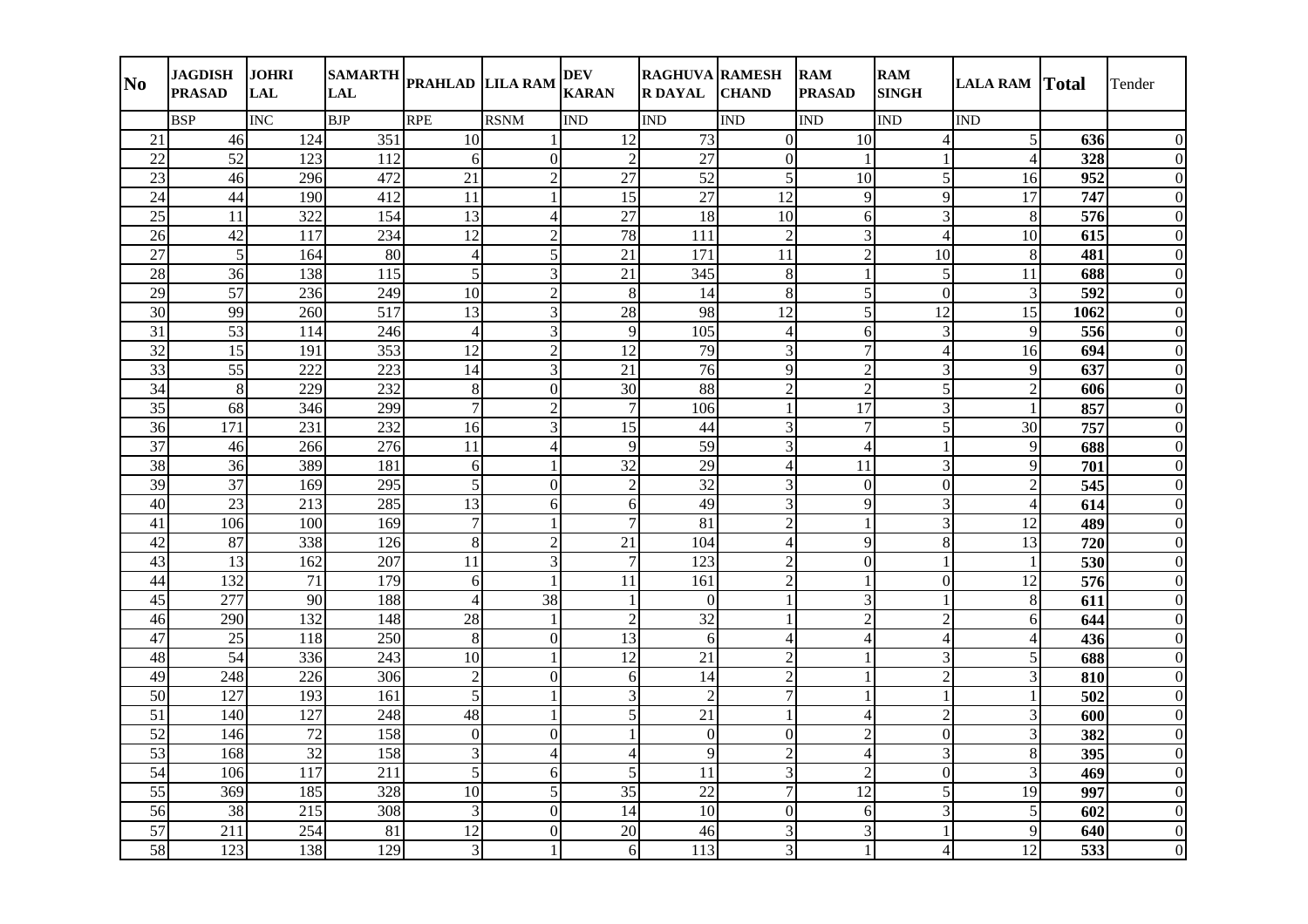| N <sub>0</sub>  | <b>JAGDISH</b><br><b>PRASAD</b> | <b>JOHRI</b><br><b>LAL</b> | <b>SAMARTH</b><br><b>LAL</b> | PRAHLAD LILA RAM         |                | <b>DEV</b><br><b>KARAN</b> | <b>RAGHUVA RAMESH</b><br><b>R DAYAL</b> | <b>CHAND</b>             | <b>RAM</b><br><b>PRASAD</b> | <b>RAM</b><br><b>SINGH</b> | <b>LALA RAM Total</b>    |      | Tender       |
|-----------------|---------------------------------|----------------------------|------------------------------|--------------------------|----------------|----------------------------|-----------------------------------------|--------------------------|-----------------------------|----------------------------|--------------------------|------|--------------|
|                 | <b>BSP</b>                      | <b>INC</b>                 | <b>BJP</b>                   | <b>RPE</b>               | <b>RSNM</b>    | <b>IND</b>                 | <b>IND</b>                              | <b>IND</b>               | <b>IND</b>                  | <b>IND</b>                 | <b>IND</b>               |      |              |
| 59              | 18                              | 323                        | 143                          | 3                        | $\overline{0}$ | 4                          | 81                                      |                          | $\overline{2}$              | $\Omega$                   | 5                        | 580  | ∩            |
| 60              | 43                              | 394                        | 146                          | 7                        | $\overline{c}$ | 18                         | $\overline{12}$                         |                          | 4                           | $\overline{2}$             | 6                        | 635  |              |
| 61              | 15                              | 149                        | 151                          | 16                       | $\overline{2}$ | 40                         | 93                                      | $\overline{c}$           | $\overline{4}$              | 3                          | $\overline{2}$           | 477  |              |
| 62              | $\overline{9}$                  | 236                        | 183                          | $\overline{2}$           | $\overline{4}$ | 3                          | 48                                      | $\overline{0}$           | $\mathbf{1}$                |                            | $\overline{2}$           | 489  |              |
| 63              | 66                              | 203                        | 236                          | 3                        | $\overline{4}$ | $\vert$                    | 193                                     | $\overline{4}$           | $\overline{2}$              |                            | $\overline{2}$           | 719  |              |
| 64              | 131                             | 201                        | 317                          | 7                        | $\overline{3}$ | 23                         | 105                                     | 9                        | 10                          | 6                          | 23                       | 835  |              |
| 65              | 6                               | 22                         | 68                           | 6                        | $\overline{2}$ | 9                          | 746                                     | 3                        | 1                           | $\Omega$                   | 2                        | 865  |              |
| 66              | 11                              | 96                         | 321                          | 5                        | $\overline{3}$ | 65                         | 27                                      | $\overline{4}$           | 9                           | $\mathfrak{D}$             | 8                        | 551  | $\Omega$     |
| 67              | $\overline{3}$                  | 20                         | 183                          | 6                        | 6              | 499                        | 57                                      | 19                       | $\overline{2}$              | 6                          | 6                        | 807  | $\Omega$     |
| 68              | 18                              | 187                        | 535                          | 16                       | 8              | 14                         | 48                                      | 13                       | 14                          | 8                          | 142                      | 1003 |              |
| 69              | $\boldsymbol{7}$                | 103                        | 338                          | $\overline{2}$           | $\overline{0}$ | 43                         | 55                                      | $\Omega$                 | $\overline{2}$              | $\overline{2}$             | 5                        | 557  |              |
| $\overline{70}$ | $\overline{2}$                  | 170                        | 455                          | 3                        | $\overline{0}$ | 38                         | 54                                      | $\overline{2}$           | 3                           | $\overline{2}$             | $\boldsymbol{0}$         | 729  |              |
| 71              | 5 <sup>1</sup>                  | 65                         | 271                          | 5                        | $\mathbf{1}$   | $\overline{21}$            | $\overline{47}$                         | $\overline{2}$           | $\mathbf{1}$                | $\Omega$                   | 5                        | 423  |              |
| 72              | $\overline{7}$                  | 143                        | 467                          | 5                        | $\overline{0}$ | $\overline{9}$             | 36                                      |                          | $\overline{0}$              | $\Omega$                   | 6                        | 674  |              |
| $\overline{73}$ | 9                               | 157                        | 335                          | $\overline{7}$           | $\overline{2}$ | 15                         | 188                                     |                          | 9                           | 5                          | $\overline{4}$           | 732  |              |
| 74              | 164                             | 52                         | 93                           | 8                        | $\overline{0}$ | 13                         | 55                                      |                          | $\mathbf{1}$                | $\Omega$                   | $\tau$                   | 394  | $\theta$     |
| $\overline{75}$ | 18                              | 106                        | 132                          | 5                        | $\overline{0}$ | $\overline{9}$             | $\overline{202}$                        | 3                        | $\overline{c}$              | $\overline{0}$             | 3                        | 480  | $\Omega$     |
| 76              | $\overline{7}$                  | 72                         | 229                          | 6                        | $\overline{3}$ | $\overline{15}$            | 272                                     | $\mathbf Q$              | $\overline{4}$              | $\mathbf{0}$               | $\,8\,$                  | 625  | $\Omega$     |
| $\overline{77}$ | 26                              | 133                        | 106                          | 5                        | $\overline{7}$ | $\overline{12}$            | 378                                     | 8                        | $\overline{2}$              | 5                          | 6                        | 688  |              |
| 78              | 9                               | 67                         | 67                           |                          | $\overline{0}$ | 11                         | 168                                     |                          | $\overline{c}$              | $\overline{c}$             | $\mathbf{1}$             | 329  |              |
| 79              | $\overline{9}$                  | 184                        | 252                          | 6                        | 4              | 7                          | 100                                     | $\overline{2}$           | 10                          | 5                          | 9                        | 588  |              |
| 80              | 17                              | 230                        | 208                          | 10                       | $\overline{3}$ | $\overline{7}$             | 68                                      | $\overline{\mathcal{L}}$ | 4                           | 5                          | 6                        | 560  |              |
| 81              | 11                              | 336                        | 390                          | 8                        | $\overline{c}$ | 18                         | 70                                      | 9                        | 24                          | 23                         | 20                       | 911  |              |
| $\overline{82}$ | $\overline{33}$                 | 247                        | 499                          | 8                        | 8              | 39                         | 112                                     | 3                        | $\mathbf{0}$                | $\overline{2}$             | $\overline{11}$          | 962  |              |
| 83              | 6                               | 313                        | 388                          | 6                        | $\overline{4}$ | 11                         | 93                                      | 5                        | 9                           | 4                          | $\overline{2}$           | 841  |              |
| 84              | $\overline{17}$                 | 271                        | 318                          | 18                       | $\mathbf{1}$   | 12                         | 49                                      |                          | 6                           | $\mathbf{1}$               | $\overline{4}$           | 698  | $\Omega$     |
| 85              | 8                               | 293                        | 765                          | 16                       | $\overline{3}$ | $\overline{11}$            | $\overline{45}$                         | $\overline{7}$           | 10                          | 7                          | $\overline{34}$          | 1199 |              |
| 86              | $\overline{2}$                  | 84                         | 493                          | 3                        | $\overline{0}$ | 3                          | $\overline{27}$                         | $\overline{2}$           | $\overline{7}$              | $\Omega$                   | $\overline{\mathcal{L}}$ | 625  |              |
| 87              | $\overline{0}$                  | 23                         | 770                          | $\Omega$                 | $\overline{3}$ | 6                          | $\overline{2}$                          | $\Omega$                 | $\overline{c}$              | $\overline{0}$             |                          | 807  |              |
| 88              | 18                              | 174                        | 319                          | $\overline{2}$           | $\mathbf{1}$   | $\overline{13}$            | $\overline{13}$                         | $\Omega$                 | $\mathbf{1}$                | Δ                          | $\mathbf{2}$             | 547  |              |
| 89              | 156                             | 186                        | $\overline{202}$             | 11                       | $\overline{2}$ | $\overline{2}$             | 10                                      | $\overline{4}$           | $\overline{c}$              |                            | $\overline{7}$           | 583  |              |
| 90              | 17                              | 492                        | 316                          | $\overline{\mathcal{A}}$ | $\overline{4}$ | 14                         | $\overline{24}$                         | 3                        | $\overline{4}$              | 3                          | 9                        | 890  |              |
| 91              | 135                             | 314                        | 219                          | 6                        | $\vert$        | 61                         | 84                                      | $\overline{9}$           | 11                          | 6                          | $\overline{20}$          | 870  | $\Omega$     |
| 92              | 106                             | 83                         | 213                          | 6                        | $\mathbf{1}$   | 3                          | 12                                      | 3                        | $\mathbf{0}$                |                            | 3                        | 431  | $\Omega$     |
| 93              | 189                             | 386                        | 247                          | 6                        | $\mathbf{1}$   | 23                         | 10                                      | 3                        | $\overline{4}$              | $\Omega$                   | $\tau$                   | 876  | $\Omega$     |
| 94              | 20                              | 740                        | 189                          | 6                        | $\overline{3}$ | 3                          | 13                                      |                          | $\overline{0}$              | $\overline{2}$             | 5                        | 982  | $\Omega$     |
| 95              | 216                             | 273                        | 157                          | 8                        | $\overline{2}$ | 19                         | 67                                      | 6                        | 8                           | 8                          | 24                       | 788  | $\Omega$     |
| 96              | 493                             | 91                         | $72\,$                       | $\overline{2}$           | $\overline{3}$ | $\mathbf{1}$               | 5 <sup>1</sup>                          |                          | $\overline{0}$              | $\Omega$                   | 6                        | 674  | $\mathbf{0}$ |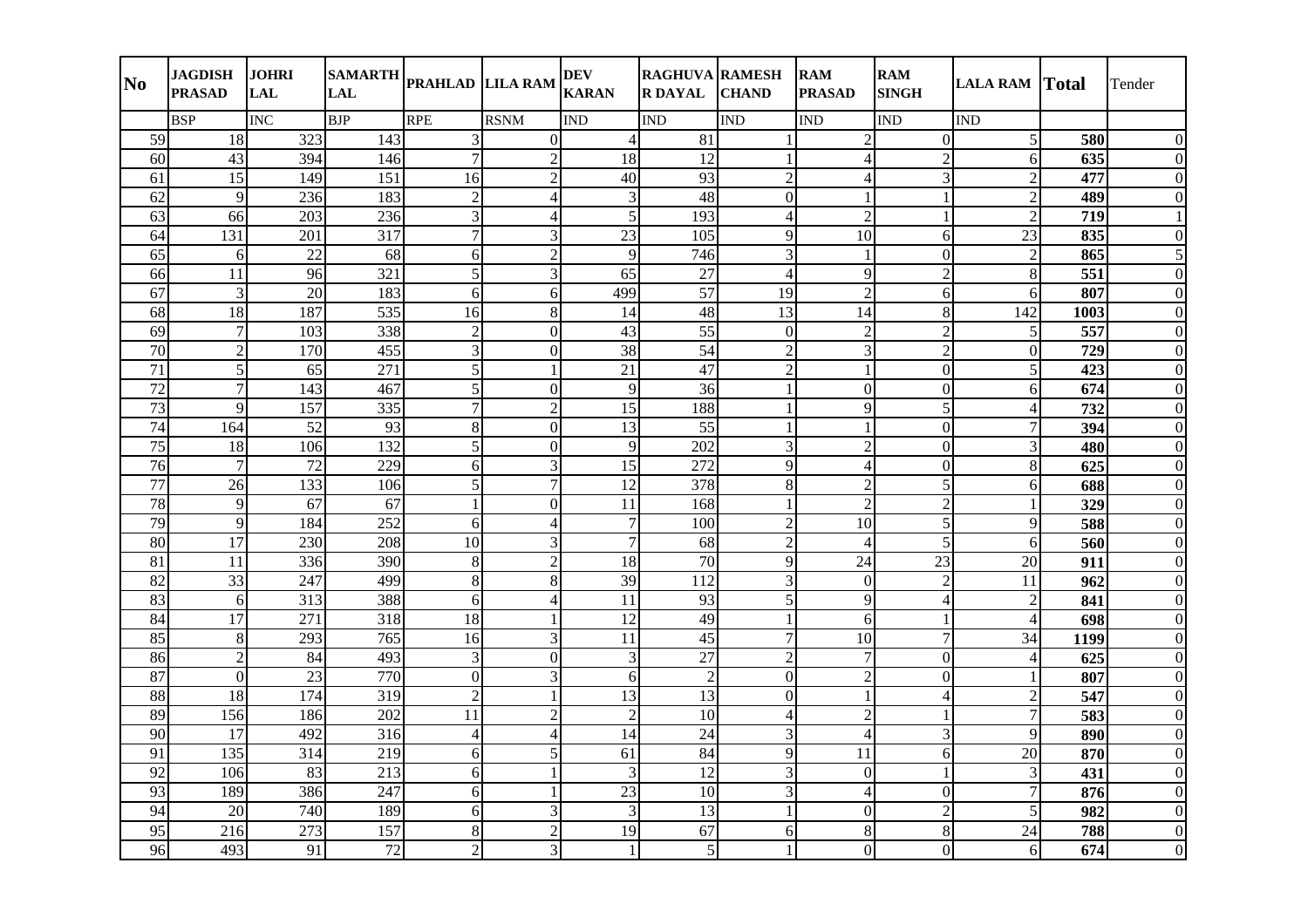| N <sub>0</sub>   | <b>JAGDISH</b><br><b>PRASAD</b> | <b>JOHRI</b><br><b>LAL</b> | <b>LAL</b>      | SAMARTH <sub>PRAHLAD</sub> LILA RAM |                | <b>DEV</b><br><b>KARAN</b>  | <b>RAGHUVA RAMESH</b><br><b>R DAYAL</b> | <b>CHAND</b>    | <b>RAM</b><br><b>PRASAD</b> | <b>RAM</b><br><b>SINGH</b> | <b>LALA RAM Total</b>    |      | Tender       |
|------------------|---------------------------------|----------------------------|-----------------|-------------------------------------|----------------|-----------------------------|-----------------------------------------|-----------------|-----------------------------|----------------------------|--------------------------|------|--------------|
|                  | <b>BSP</b>                      | INC                        | <b>BJP</b>      | <b>RPE</b>                          | <b>RSNM</b>    | <b>IND</b>                  | <b>IND</b>                              | <b>IND</b>      | <b>IND</b>                  | <b>IND</b>                 | <b>IND</b>               |      |              |
| 97               | 556                             | 60                         | 106             |                                     | $\Omega$       | $\boldsymbol{\vartriangle}$ | $\mathbf{3}$                            | $\Omega$        | $\Omega$                    | $\Omega$                   |                          | 731  | ∩            |
| 98               | 351                             | 208                        | 246             | 7                                   | $\overline{0}$ | 5                           | 6                                       | 5               | 4                           | 6                          | 29                       | 867  |              |
| 99               | 353                             | 143                        | 241             | 5                                   | $\overline{0}$ | 13                          | 5                                       |                 | $\overline{3}$              | $\Omega$                   | 7                        | 771  |              |
| 100              | 145                             | 108                        | 344             | 6                                   | $\overline{2}$ | 6                           | $\overline{2}$                          | $\overline{2}$  | $\overline{2}$              | 5                          | 14                       | 636  |              |
| 101              | 41                              | 81                         | 93              | $\overline{4}$                      | $\mathbf{1}$   | 37                          | 45                                      |                 | 12                          | $\overline{2}$             | 3                        | 320  |              |
| 102              | 520                             | 219                        | 179             | $\overline{7}$                      | $\overline{2}$ | 18                          | 37                                      | $\overline{2}$  | $\mathbf{1}$                | $\overline{0}$             | 10                       | 995  | 0            |
| 103              | 347                             | 166                        | 139             | $\overline{2}$                      | $\overline{4}$ | 9                           | 159                                     | 4               | $\overline{3}$              | 4                          | 9                        | 846  | 0            |
| 104              | 48                              | 312                        | 373             | 9                                   | $\overline{4}$ | 13                          | 13                                      | 13              | $\overline{9}$              | 4                          | 16                       | 814  | $\Omega$     |
| 105              | 202                             | 493                        | 237             | 9                                   | $\overline{0}$ | 8                           | 43                                      | $\overline{2}$  | 5                           | 3                          | 5                        | 1007 | $\Omega$     |
| 106              | 45                              | 374                        | 415             | 9                                   | $\overline{2}$ | 67                          | 61                                      | 3               | 5                           |                            | 10                       | 992  |              |
| 107              | 53                              | 188                        | 227             | 6                                   | $\overline{2}$ | 19                          | 334                                     | 6               | $\overline{4}$              | $\overline{\mathcal{L}}$   | 11                       | 854  |              |
| 108              | 64                              | 272                        | 386             | 12                                  | 5 <sup>1</sup> | 35                          | 103                                     | 15              | $\overline{3}$              | 7                          | 16                       | 918  |              |
| 109              | 22                              | 71                         | 254             | $8\,$                               | $\overline{4}$ | 154                         | 16                                      | 3               | $\overline{4}$              |                            | $\overline{7}$           | 544  |              |
| 110              | 27                              | 91                         | 200             | 3                                   | $\mathbf{1}$   | 104                         | 53                                      | 3               | $\overline{0}$              | $\Omega$                   | $\overline{0}$           | 482  |              |
| 111              | $\tau$                          | 186                        | 294             | 10                                  | 10             | 164                         | 23                                      | 15              | 9                           | 23                         | 15                       | 756  |              |
| 112              | 70                              | 46                         | 81              | $\,8\,$                             | $\tau$         | 391                         | 36                                      | $\overline{4}$  | $\mathbf{1}$                | 3                          | 9                        | 656  | $\Omega$     |
| $\overline{113}$ | $\overline{61}$                 | 82                         | $\overline{92}$ | $8\,$                               | $\overline{7}$ | 393                         | $\overline{49}$                         | $\overline{12}$ | $\overline{2}$              | $\overline{3}$             | 12                       | 721  | $\theta$     |
| 114              | $\tau$                          | 229                        | 175             | 6                                   | $\mathbf{1}$   | 255                         | 18                                      | $\Omega$        | $\overline{2}$              |                            | $\overline{4}$           | 698  | $\Omega$     |
| 115              | $\overline{72}$                 | 114                        | 97              | $\overline{15}$                     | $\mathbf{1}$   | 351                         | $\overline{22}$                         |                 | $\overline{9}$              | $\overline{0}$             | 3                        | 685  |              |
| 116              |                                 | 23                         | 65              | -1                                  | 1              | 412                         | 14                                      |                 | $\Omega$                    | $\overline{0}$             | $\mathbf{0}$             | 518  |              |
| 117              | 331                             | 23                         | 135             | 10                                  | $\overline{3}$ | 109                         | 17                                      | 3               | $\mathbf{1}$                | $\overline{0}$             | $\,8\,$                  | 640  |              |
| 118              | $\overline{75}$                 | $\overline{81}$            | 279             | 11                                  | 5 <sup>1</sup> | 224                         | $\overline{21}$                         |                 | $\overline{2}$              | $\overline{0}$             | $\mathbf{0}$             | 699  |              |
| 119              | 43                              | 281                        | 224             | 67                                  | $\overline{9}$ | 309                         | 62                                      |                 | $\overline{9}$              | 5                          | 13                       | 1029 |              |
| 120              | 64                              | 153                        | 79              | 3                                   | $\overline{2}$ | 378                         | 13                                      |                 | $\overline{3}$              | $\overline{2}$             | $\overline{4}$           | 702  | $\Omega$     |
| 121              | $\mathfrak{Z}$                  | 106                        | 146             | $\Omega$                            | $\sqrt{2}$     | 287                         | 13                                      | $\Omega$        | $\overline{c}$              |                            | $\overline{\mathcal{L}}$ | 564  |              |
| 122              | 94                              | 146                        | 264             | 12                                  | $\overline{3}$ | 34                          | 13                                      | 14              | $\overline{7}$              | 3                          | $\,8\,$                  | 598  | $\theta$     |
| 123              | $\overline{91}$                 | 244                        | 280             | $\overline{7}$                      | $\overline{2}$ | $\overline{56}$             | $\overline{21}$                         | $\overline{2}$  | $\overline{11}$             | $\overline{3}$             | 5                        | 722  |              |
| 124              | 346                             | 36                         | 59              |                                     | 1              | 5                           | 5                                       | $\Omega$        | $\overline{0}$              |                            | 5                        | 459  |              |
| 125              | 14                              | 287                        | 327             | $\overline{2}$                      | $\overline{0}$ | 46                          | 22                                      | $\overline{2}$  | 6                           | $\overline{0}$             |                          | 707  |              |
| 126              | 183                             | 127                        | 170             | 5                                   | 3              | $\overline{30}$             | $\overline{18}$                         | $\overline{2}$  | $\overline{c}$              |                            | 7                        | 548  |              |
| 127              | 212                             | 235                        | 406             | 10                                  | $\overline{2}$ | $\overline{40}$             | 70                                      |                 | $\overline{2}$              | $\overline{2}$             | $\overline{\mathbf{4}}$  | 984  |              |
| 128              | 66                              | $\overline{172}$           | 410             | 3                                   | $\overline{2}$ | 9                           | 8                                       | 5               | $\overline{2}$              | 3                          | 5                        | 685  |              |
| 129              | $\overline{173}$                | 245                        | 105             | 3                                   | $\mathbf{1}$   | 6                           | 11                                      |                 | $\mathbf{1}$                | 3                          | 6                        | 555  | $\Omega$     |
| 130              | 169                             | 148                        | 310             | $\overline{7}$                      | $\overline{0}$ | 24                          | $\overline{4}$                          | 3               | 8                           | $\overline{4}$             | 9                        | 686  | $\theta$     |
| 131              | 131                             | 135                        | 259             | 6                                   | $\overline{2}$ | 26                          | 32                                      |                 | $\overline{3}$              | 3                          | 9                        | 607  | $\Omega$     |
| 132              | 178                             | 298                        | 256             | 12                                  | $\vert$        | 42                          | 28                                      | 5               | 10                          | 5                          | 12                       | 851  | $\Omega$     |
| 133              | 195                             | 227                        | 250             | 11                                  | $\overline{0}$ | 44                          | 31                                      | 5               | 8                           |                            | 14                       | 789  | $\Omega$     |
| 134              | 191                             | 164                        | 295             | 8                                   | $\overline{2}$ | 108                         | 87                                      | $\mathbf{Q}$    | $6 \mid$                    | 5                          | 20                       | 895  | $\mathbf{0}$ |